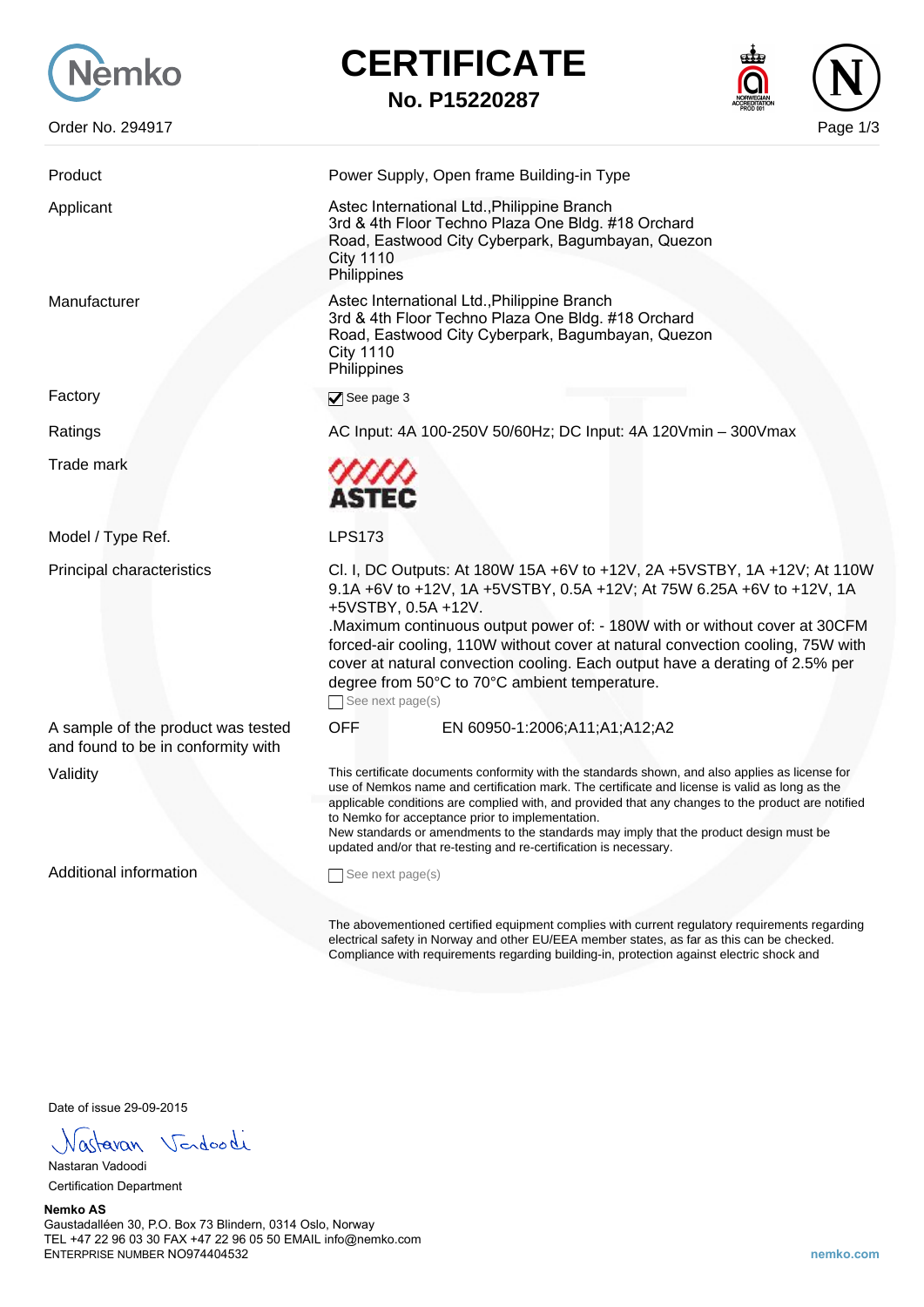





Electromagnetic Compatibility (EMC) must be checked when the equipment is built-in a completed product or forms a part of a complete system.

Additional model(s) See next page(s)

Date of issue 29-09-2015

Nastavan Vendoodi

Nastaran Vadoodi Certification Department

**Nemko AS** Gaustadalléen 30, P.O. Box 73 Blindern, 0314 Oslo, Norway TEL +47 22 96 03 30 FAX +47 22 96 05 50 EMAIL info@nemko.com ENTERPRISE NUMBER NO974404532 **nemko.com**